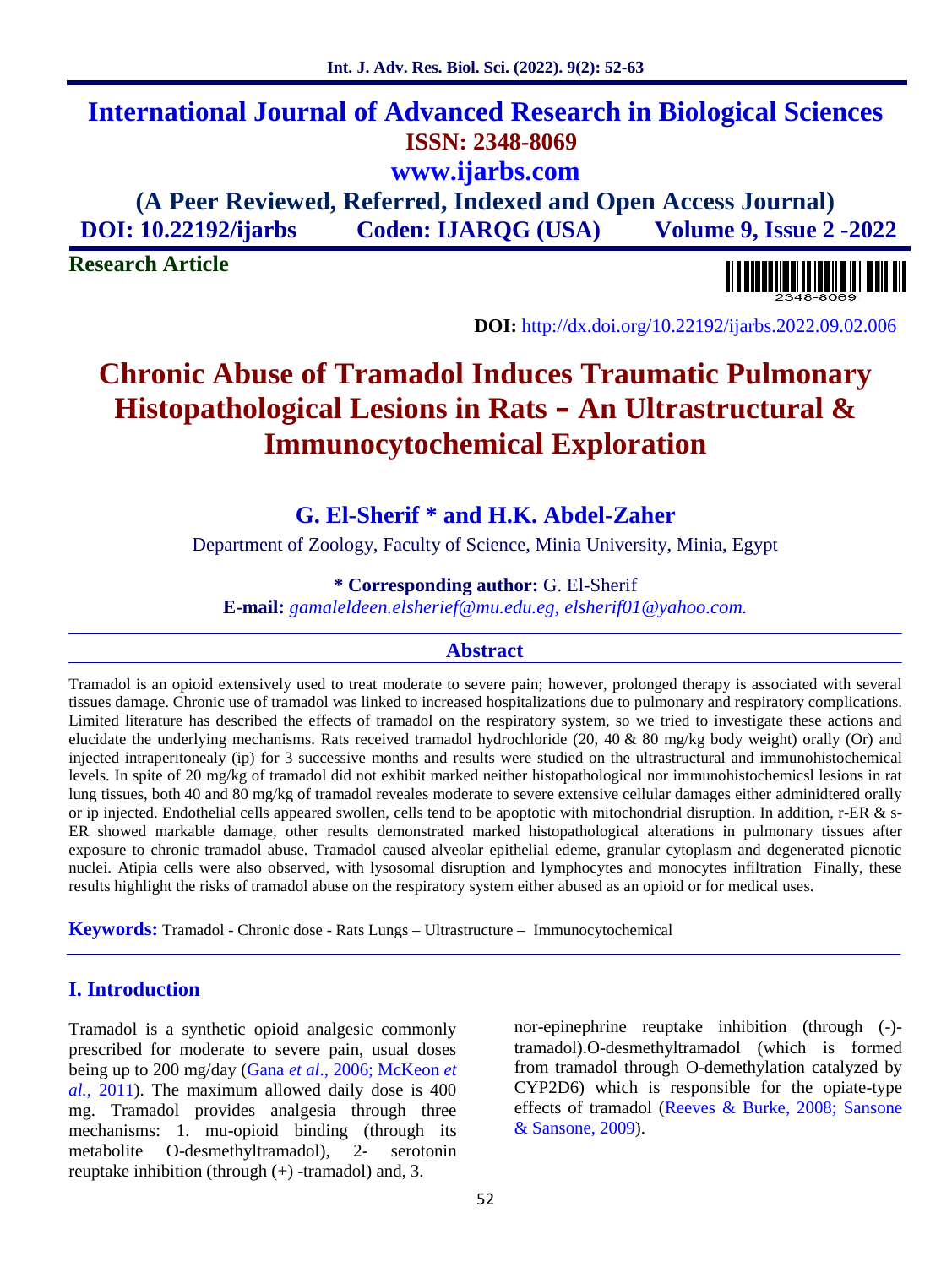Tramadol abuse is becoming more and more popular among teens in most countries. Being an opioid, tramadol carries all possible risks known from other opiates (Cicero *et al*., 2005; Adams *et al*., 2006). Side effects include dizziness, headache, somnolence, nausea, constipation, sweating, pruritus, and central nervous system stimulation (Reig, 2002; Kabel & van Puijenbroek, 2005).

Tramadol causes respiratory depression, although usually weaker than that seen with other opiates and opioids (Senay *et al*., 2003). Tramadol can cause psychological and physical addiction similar to that of other opiates and the analgesic efficacy of tramadol can further be improved by combination with a non opioid analgesic (Ripamontic *et al*., 2004; Lanier *et al.,* 2010).

On the otherhand, Tramadol is a centrally acting analgesic with a multimode of action. It acts on serotonergic and noradrenergic nociception, while its metabolite (O-desmethyltramadol) acts on the μ opioid receptor. Its analgesic potency is claimed to be about one tenth that of morphine. Tramadol is used to treat both acute and chronic pain of moderate to severe intensity Barbera *et al*., (2013).

Tramadol is used worldwide and is listed in many medical guidelines for pain treatment. It is mentioned as a step-2 analgesic in the WHO guidelines for cancer pain relief. Tramadol is also listed on several national essential medicines lists. It is, however, not listed on the WHO Model List of Essential Medicines (April 2013).

Tramadol is used to treat moderate to severe pain (most countries) or moderate to moderately severe pain. It has a wide range of applications in both acute (e.g., postoperative trauma), chronic (cancer and non cancer) pain and is worldwide available as a medicine (Barkin, 2008, Grond, 2004, Keating, 2006, Leppert, 2005 and Scott, 2000). Tramadol is listed in many medical guidelines for pain treatment. It is mentioned as a step-2 analgesic in the WHO guidelines for cancer pain relief. In chronic non-cancer pain, tramadol may be appropriate when non-opioid analgesics are ineffective or contraindicated.

In general, the analgesic effect of tramadol immunotherapy is modest. In meta-analyses, tramadol showed no significant effect on pain relief in chronic nonspecific low back pain (Chung, 2013), some effect (low quality evidence) in chronic low back pain , and a modest effect (fair evidence) in chronic osteoarthritis (Cepeda, 2006), (Manchikanti, 2011) and (McCarberg, 2013).

Tramadol immunotherapy does not usually provide adequate analgesia. In chronic non-cancer pain, there is little evidence for the use of tramadol for more than three months. Tramadol is considered to be a relatively safe analgesic. The main adverse reactions to tramadol therapy are nausea, dizziness, and vomiting, particularly at the start of the therapy .At therapeutic doses, tramadol does not cause clinically relevant respiratory depression. Tramadol is contra-indicated, however, in patients with diminished respiratory function. Tramadol is generally considered as a medicinal drug with a low potential for dependence relative to morphine. Nevertheless, tramadol dependence may occur when used for prolonged periods of time (more than several weeks to months) Chung *et al*., (2013).

There are growing evidences of abuse of tramadol in some African and West Asian countries considering large seizures of such preparations in North and West Africa. Abuse of tramadol is reported by Egypt, Gaza, Jordan, Lebanon, Libya, Mauritius, Saudi Arabia and Togo. Expert Committee on Drug Dependence (2014). The nature of the immune-modulatory activity of opioids has been the subject of a great deal of research for the last years. There is increasing evidence that effects of opioids on the immune response are mediated at several levels. Modulation of the inflammatory response appears to be a target of these compounds, including effects on phagocytic activity, as well as, the response of cells to various chemo attractant molecules. Moreover, the findings from several laboratories have demonstrated the impact of opioid treatment on antibody responses, and the molecular basis for this effect is likely due, at least in part, to the modulation of both cytokine and cytokine receptor expression (McCarthy *et al.,* 2001; Liu *et al.,* 2008).

# **II. Aim of the work:**

In this study, we are aiming to investigate the impacts of tramadol abuse in a chronic administration modality of rats pulmonary functions. In addition, we tried to check all possible traumatic histopathological effects of tramadol toxicity on lungs of rats. This was to notify the severity of side effects of the chronic therapeutic doses of tramadol and its abuse effects as a narcotic drug among drug-addicts in Egypt as well.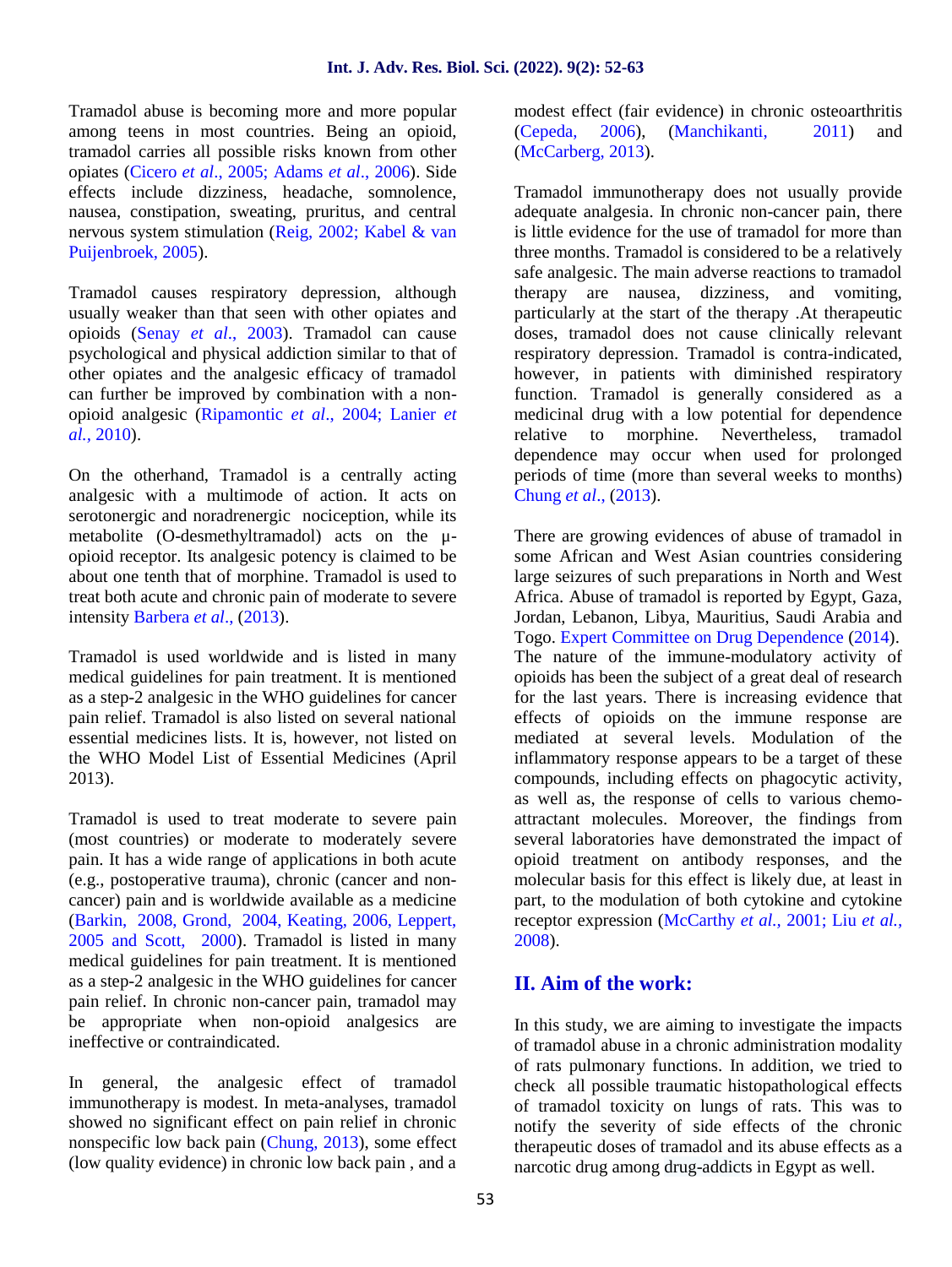# **III. Materials and Methods**

#### **III. 1. Drugs:**

a. Tramadol (Tramadol Hydrochloride, 100mg/2ml /ampoules) was obtained as a solution from ADWIA  $Co.S.A.E; 10<sup>th</sup> of Ramadan City - Egypt.$ 

b. Tramadol Hydrochloride Bp-225mg was used as tablet.

c. All other chemicals were of analytical grade and were purchased from standard commercial suppliers.

#### **III. 2. Experimental Animals:**

A total of 40 male adult rats (*Rattus norvegicus*) weighing approximately 180-200g were used in the present study (Animal house of the Faculty of Agriculture Suppliers, Minia University, Minia, Egypt). Animals were housed five per cage under normal room temprature and a 12: 12 light/dark cycle. Water and food were available *ad libitum*. All procedures were in accordance with the approval of Institutional Animal Ethics and with the recommendations of the proper care and use of experimental animals that followed the guidelines of the national law for the use of laboratory animals in research.

|                  |                 | Intra-peritoneal (Ip) Injection<br>Oral (Or) Administration via<br><b>Gastric Gavage</b> |                                                                        |                |                                                                              |                 |
|------------------|-----------------|------------------------------------------------------------------------------------------|------------------------------------------------------------------------|----------------|------------------------------------------------------------------------------|-----------------|
| Ser.             | Group           | No.<br>of<br>rats                                                                        | <b>Dose</b><br>Tramadol HCL 100 mg/2 ml<br>Ampoules in Saline Solution | No. of<br>rats | <b>Dose</b><br>Tramadol HCL 100<br>mg/Tablet Suspended in<br>Saline Solution | <b>Duration</b> |
| 1                | <b>Group I</b>  | 5                                                                                        | 20 mg (T HCL 1 ml/ twice/week)                                         | 5              | $20 \text{ mg}$ (T HCL 1 ml/<br>twice/week)                                  | 3 Mons          |
| $\overline{2}$   | <b>Group II</b> | 5                                                                                        | 40 mg (T HCL 1 ml/ twice/week)                                         | 5              | 40 mg (T HCL $1 \text{ ml}$<br>twice/week)                                   | 3 Mons          |
| 3                | Group<br>Ш      | 5                                                                                        | 80 mg (T HCL 1 ml/ twice/week)                                         | 5              | $80 \text{ mg}$ (T HCL 1 ml/<br>twice/week)                                  | 3 Mons          |
| $\boldsymbol{4}$ | Group<br>IV     | 5 <sup>5</sup>                                                                           | Control (1 ml/twice/week Sal.Sol.)                                     | 5              | Control (1 ml/twice/week<br>Sal. Sol.)                                       | 3 Mons          |

#### **Table [ 1 ]: Tramadol Administration**

**Experimental Design:** All experimental animals received the calculated doses for 3 months.

#### **A) Intra-peritoneal administration:**

1. **Group I Ip:** Five rats were injected intra peritoneally with 20 mg/kg.b.wt. of tramadol Hcl twice a week.

2. **Group II Ip**: Five rats were injected intra peritoneally with 40 mg/kg.b.wt. of tramadol Hcl twice a week.

3. **Group III Ip**: Five rats were injected intra peritoneally with 80 mg/kg.b.wt. of tramadol Hcl twice a week.

4. **Group IV Ip:** Five rats were served as control group and injected intra-peritoneally with saline solution twice a week.

#### **B) Oral aministration**:

1. **Group I Or:** Five rats were administered 20 mg/kg.b.wt. oral dose of tramadol Hcl suspended in saline solution twice a week.

2. **Group II Or**: Five rats were administered 40 mg/kg.b.wt. oral dose of tramadol Hcl suspended in saline solution twice a week.

**3. Group III Or**: Five rats were administered 80 mg/kg.b.wt. oral dose of tramadol Hcl suspended in saline solution twice a week.

**4. Group IV Or:** Five rats were served as control group and administered oral dose of saline solution twice week using a gastric gavage.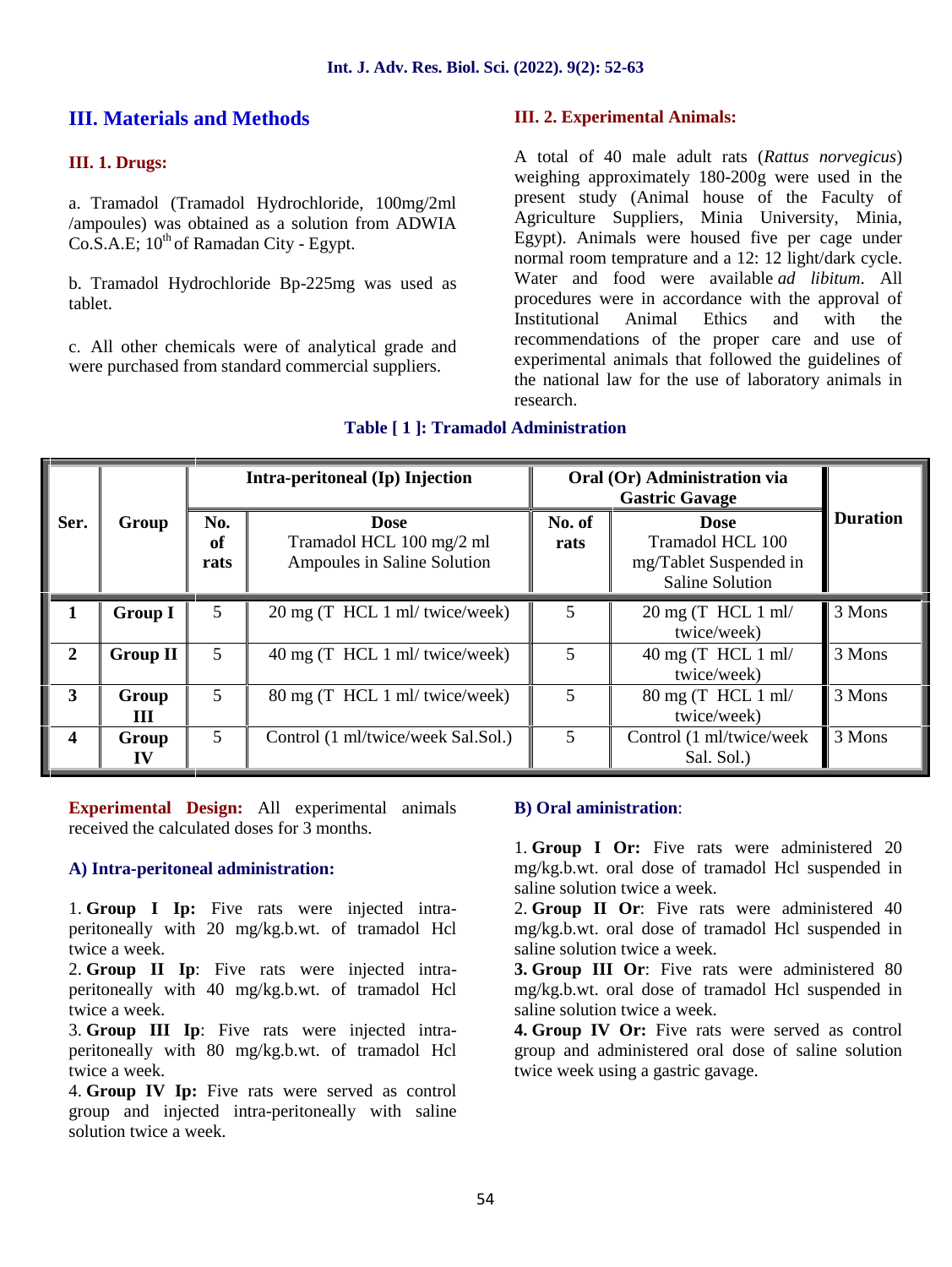#### **III. 4. Ultrastructural & Immuno-histochemical Studies:**

#### **A- Ultra-structural Studies:**

#### *1-Primary fixation:*

For transmission electron microscopy, small pieces of lungs were fixed in 2.5% glutaraldehyde buffered with .1M cacodylate (pH7.2) at room temperature for 2 hours. Fixation continued at 4°C for slows down autolysis processes and reduce tissue shrinkage.

#### *2-Post fixation*:

Specimens were washed three times with the same buffer and post fixed in phosphate-buffered 1% osmium tetroxide for 2 hours at room temperature then dehydrated in ascending grades of ethanol.

#### **B- Immuno-histochemical Studies:**

Sections were taken on positive slides and immunostained using avidin-biotin technique Zarnescu & Brehar 2008

## **IV. Results**

#### **A- Electron microscopic structure of lungs**

#### **1) Control group:**

Lung consists of an alveolar region (parenchyma) and non-parenchyma conducting airways with larger versels. The airways branch in irregular dichotomy into the lung together with the arteries, thus defining broncho-arterial units "inside-out" (from the hilum to the periphery). In the most distal branching generations, alveoli are connected to the airways. Clusters of alveoli are arranged in functional units termed acini. An acinus is a blind-ending parenchymal unit beginning with a transitional (i.e. the first generation of an alveolated) bronchiole. Within an acinus, all airways (alveolar ducts and respiratory bronchioles) have alveoli attached to their walls and. Actually, the "wall" of alveolar ducts consists of a network of alveolar openings. It separates the air compartment (alveolar airspace) from the blood compartment (capillary lumen). (Fig. 1).

#### **2) Treated groups:**

Lungs of rats that were treated with 20 mg/kg. of tramadol orally (**group I Or**) showed most likely ultrastructural achitectures. Rats in **group II Or**, that were treated with 40 mg/kg. of tramadol orally, lungs exhibited swollen endothelial cells and the extensions of the swollen cells are sheltering the red blood cell. The red blood cells appeared flattend and irregular in shape. Apoptotic pulmonary cells with apoptotic nucleus scattered in the lungs septa and increased vaculated cytoplasm were also noticed. Lungs septa appeared proliferated and lined with accumulation of collagenous fibrous (Fig 2).

Other electron microscopic findings were noticed in rat lungs of **group II Or**, at which animals were treated with 40 mg/kg of tramadol orally as an infiltration of natural killer cells with granular cytoplas, necrotic lungs cells with nuclear disappear, apoptotic cells with picnotic nuclei & proliferation of smooth endoplasmic reticulum and pus cells (Fig.6)

In **group III Or**, rats were treated with 80 mg/kg. of tramadol orally, most lungs cells appeared to be apoptotic. Nuclear membrane ruptured, cells contents exudation and nucleus appeared with irregular shape. Necrosis appeared with degeneration of nucleus and cells content. Some mitochondria were swollen and disrupted, other mitochondria appeard with disintegrated cristae and the osmiophilic lamellar bodies were fused or disappeared, while others damaged. The alveolar walls appeared thickened and proliferated with marked fibrosis (Fig. 3).

Moreover, in **group III Or**, rat lungs cells exhibited<br>an atibia appearance together with with appearance together with with autophagosomes & autolysosomes as well. Fibroblasts, apoptotic type I cells with proliferation of the rough endoplasmic reticulum were noticed and macrophages appeared with pseudopodia and necrosis  $(Fig.7)$ .

Intraperiteanally njected rats with 20 mg/kg of tramadol (**Group I Ip**) showed almost normal lungs appearance, while those of **group II Ip** that were injected with 40 mg/kg of tramadol revealed degenerated lungs cell membrane with exudation of cellular content. The nucleus appeared with pores (beginning of degenerated). Necrosis appeared at degenerated cells. Proliferationss and degeneration of rough endoplasmic reticulum were notices as well. Moreover, smooth endoplasmic reticulum appeared scattered together with degenerated mitochondria. More increase of the vacuolated cytoplasm due to enhanced cell degeneration (Fig. 4) was mostly common.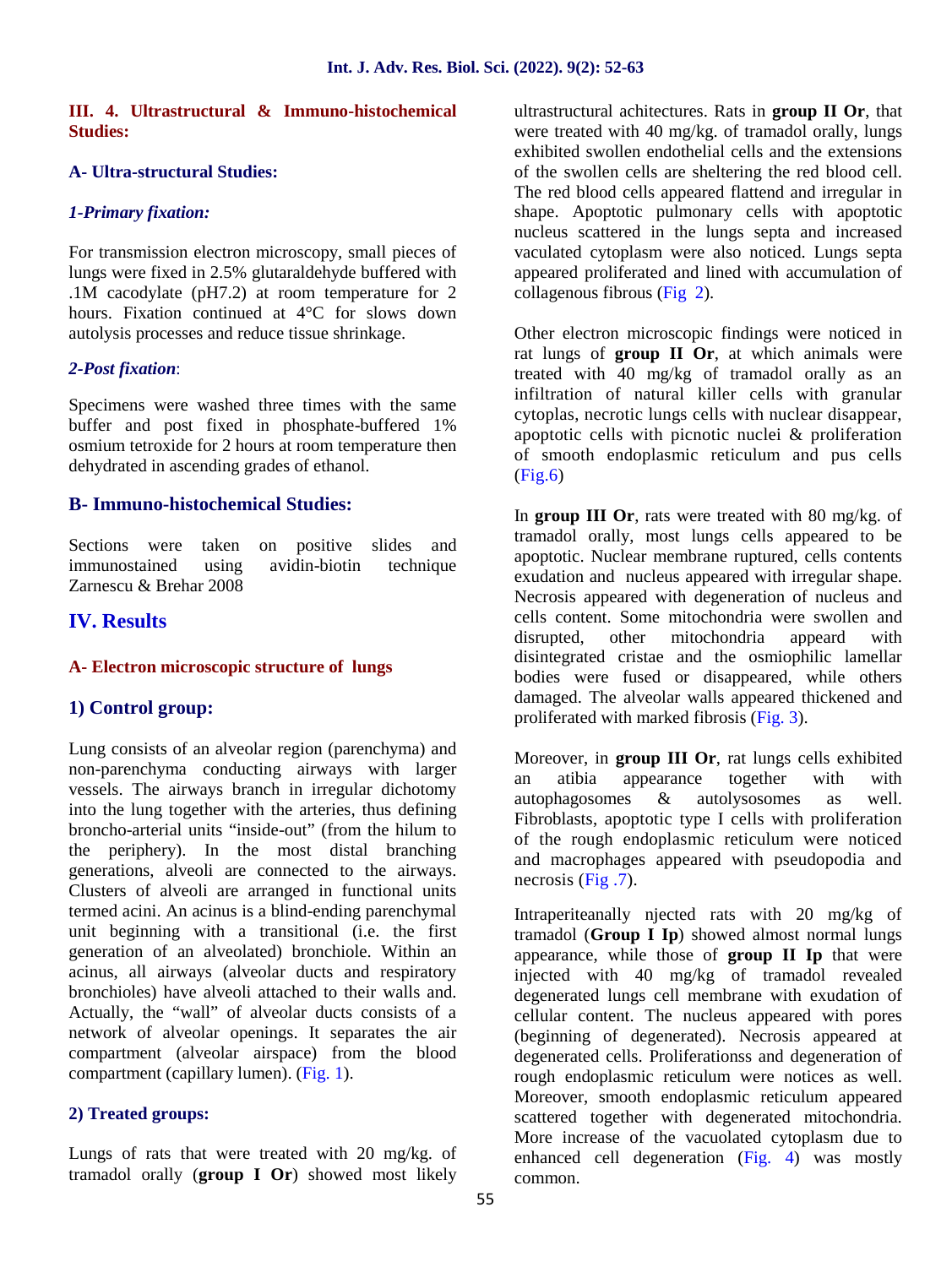Also in **group III Ip,** rats lungs that were treated with 40 mg/kg of tramadol ip injected showed activated macrophages with lysosomes and plasma cells with autolysosomes. Some cytoplasmic electron-dense deposits and several multi-vesicular bodies with disorganized phospholipid membranes and amorphous contents appeared with infiltration of lymphocytes & monocytes and heterochromatin on the peripheral nuclear membrane, collagen fibrous and elastic fibrous increased (Fig. 8).

However, lungs of rats treated with 80 mg/kg of tramadol (**group III Ip**) revealed clear thickened alveolar septa by replacement of residual cells with fibrosis. There was substantial alveolar epithelial edema and the alveolar epithelial cells showed slight swelling and degeneration. Apoptotic nucleus appeared with vacuolated cytoplasm and increased necrotic cells. (Fig. 5).

Also, rats of **group III Ip** showed also activated macrophages with lysosomes in their pulmonary cells. Mitochondria in macrophage lungs cells appeared swollen with disrupted or disintegrated cristae and the osmiophilic lamellar bodies were fused or disappeared. Few multi vesicular bodies insertions & some cytoplasmic electron-dense deposits were noticed. Several multi-vesicular bodies with disorganized phospholipid membranes and



**Fig (1):** An electron micrograph of lungs cells: alvuolia type II of a control rat group vi showing the nucleus (N), nuclear membrane (NM), mitochondria (M), rough endoplasmic reticulum (rER), smooth endoplasmic reticulum (sER), alveoli endothelium (thin arrows), alveolar epithelium (head arrows), alveoli type I (thick arrows) and alveolar sac (AS).

amorphous content, necrosis and apoptotic cells were investigated.(Fig. 9).

### **3). Immunohistochemistry staining of lungs:**

## **A. Control group**

Immunohistochemical (IHC) method was applied to visualize the distribution and amount of molecules in lung tissues using specific antigen-antibody reaction. Lungs section of control animals revealed normal lungs cells alvuoli with no detectable immunostaining for caspase-3 (Fig. 10).

#### **B. Treated groups**

Lungs of rats in either **group ! Or** or **group I Ip** (that were treated with 20 mg/kg of tramadol orally and ip injected) did not exhibit detectable immunostaining for caspase-3. Animals of group II Or and group II Ip (that were treated with 40 mg/kg of tramadol orally and ip injected) showed a moderate to sever intense caspase-3 immunostaining in their lungs cells (Figs. 11 & 13). Type-1 and type-2 alveolar cells revealed strong to sever intensive cytoplasmic and nuclear caspase-3 immune-positive reaction product scattered in rats lungs cells (group III Or and group III Ip) that were treated with 80 mg/kg of tramadol orally and ip injected (Figs.  $12 \& 14$ ).



**Fig (2):** An electron micrograph of rat lungs section (group II, rats were treated with 40 mg/kg. of tramadol orally) showing: endothelial cells appeared swollen and extensions of the swollen cells are sheltering the red blood cell (thick arrows) and apoptotic cells with small nucleus (thin arrows).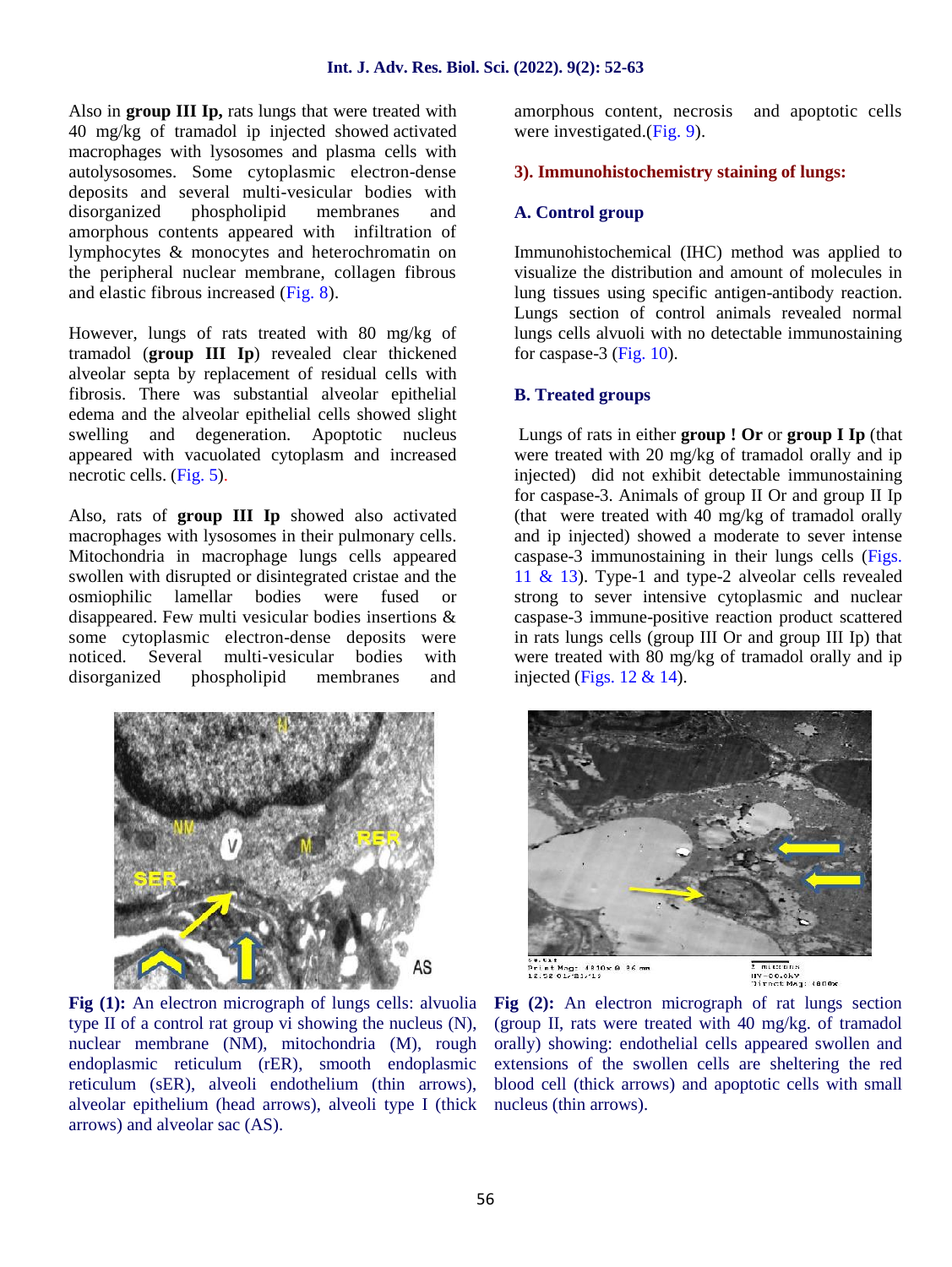

**Fig (3):** An electron micrograph of rat lungs section (group III, rats were treated with 40 mg/kg of tramadol orally) showing: infiltration of natural killer cells with granular cytoplasm (NKC) , necrotic lungs cells (NE) with disappeared nucleus, apoptotic cells (thin arrows) with picnotic nuclei & proliferation of smooth endoplasmic reticulum (sER) and pus cells (thick arrows).



**Fig (5):** An electron micrograph of rat lungs section (group III, rats were treated with 80 mg/kg of tramadol orally) showing: Atibia cells with autophagosomes (head arrows) & autolysosomes (thin arrows). Fibroblast (thick arrows), apoptotic type I lungs cells with proliferation rough endoplasmic reticulum cells (rER), macrophage appear with pseudopodia (MA) and necrosis (tail arrows).



**Fig (4):** An electron micrograph of rat lungs section (group III, rats were treated with 80 mg/kg. of tramadol orally) showing: Apoptotic cells, apoptotic nucleus with rupture of cells membranes and exudation of cells matrix out of cells (tail arrows). Mitochondria swollen & disrupted, other mitochondria appear with disintegrated cristae and the osmiophilic lamellar bodies either fused or disappeared (thin arrows), other mitochondrial damage (thick arrows), the alveolar walls were thickened (double head arrows), there was substantial alveolar epithelial edema (E) and the alveolar epithelial cells showed slight swelling and degeneration, vacuolated cytoplasm (V), necrotic cells with execration of cells content (N), elastic fibres (F).



**Fig (6):** An electron micrograph of rat lungs section (group II, rats were treated with 40 mg/kg. of tramadol injected) showing : elastic fibres (thin arrows), vacuolated cytoplasm (V), necrotic cells with execrated of cells content (thick arrows), mitochondrial damage (tail arrows) , apoptotic vacuolated nucleus (head arrows), collagen fibres (star), hyper trough of rough endoplasmic reticulum (rER), basement membrane degeneration and exudation of cells substance out of cells (curved arrows).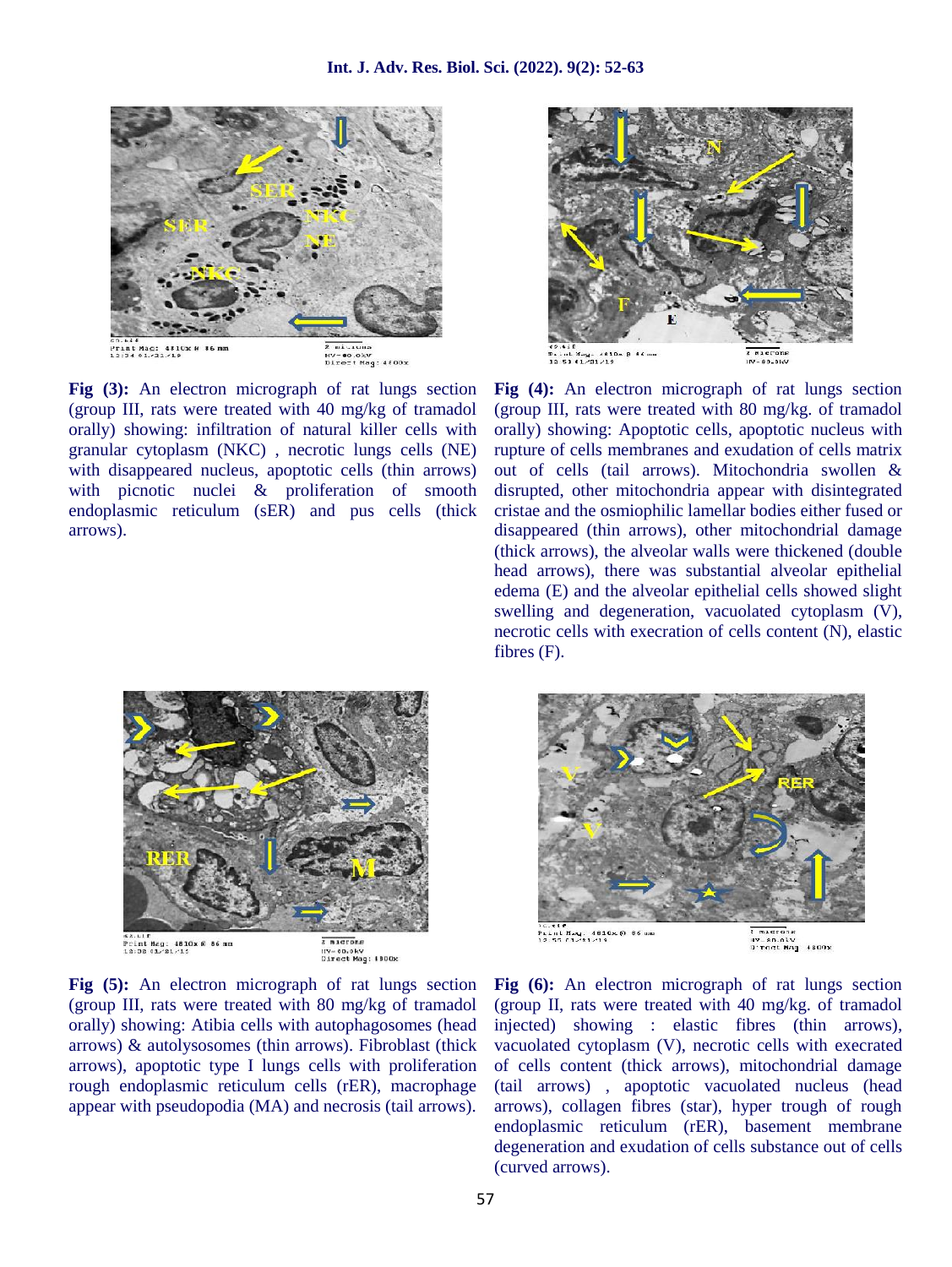

**Fig (7):** An electron micrograph of rat lungs section (group III, rats were treated with 40 mg/kg of tramadol injected) showing: activated macrophages (M) with lysosomes (head arrows), plasma cells with autolysosomes (tail arrows). Some cytoplasmic electron dense deposits (thin arrows) and several multi vesicular bodies ( thick arrows) with disorganized phospholipid membranes and amorphous content inserted, infiltration of lymphocytes (L) & monocytes (MO) with heterochromatin on the peripheral nuclear membrane, collagen fibres (double head arrows) and elastic fibres(curved arrows) increased .



**Fig (9):** An electron micrograph of rat lungs section (group Ill, rats were treated with 80 mg/kg of tramadol injected) showing: Activated macrophage with lysosomes (tail arrows), the mitochondria in macrophage lungs cells were swollen with disrupted with disintegrated cristae and the osmiophilic lamellar bodies were fused or disappeared (head arrows), granular accumulation can be visualized in the alveolar space (thin arrows), few multi vesicular bodies inserted & some cytoplasmic electron dense deposits and several multi vesicular bodies ( thick arrows) with disorganized phospholipid membranes and amorphous content inserted, necrotic (stars) and apoptotic cells (AP).



**Fig (8):** An electron micrograph of rat lungs section (group III, rats were treated with 80 mg/kg. of tramadol injected) showing: the alveolar septa were thickened (double head arrows), there was substantial alveolar epithelial edema (E ) and the alveolar epithelial cells showed slight swelling and degeneration, apoptotic nucleus (thin arrows), vacuolated cytoplasm (V), necrotic cells with excreted cells contents (stars), fibrosis (thick arrows) and secretory substance found between alveolar cells (head arrows).



**Fig (10):** A photomicrograph of rat lungs section (control group) showing: Caspase 3-negative reaction in lungs cells. (Caspase 3 immune staining X 400).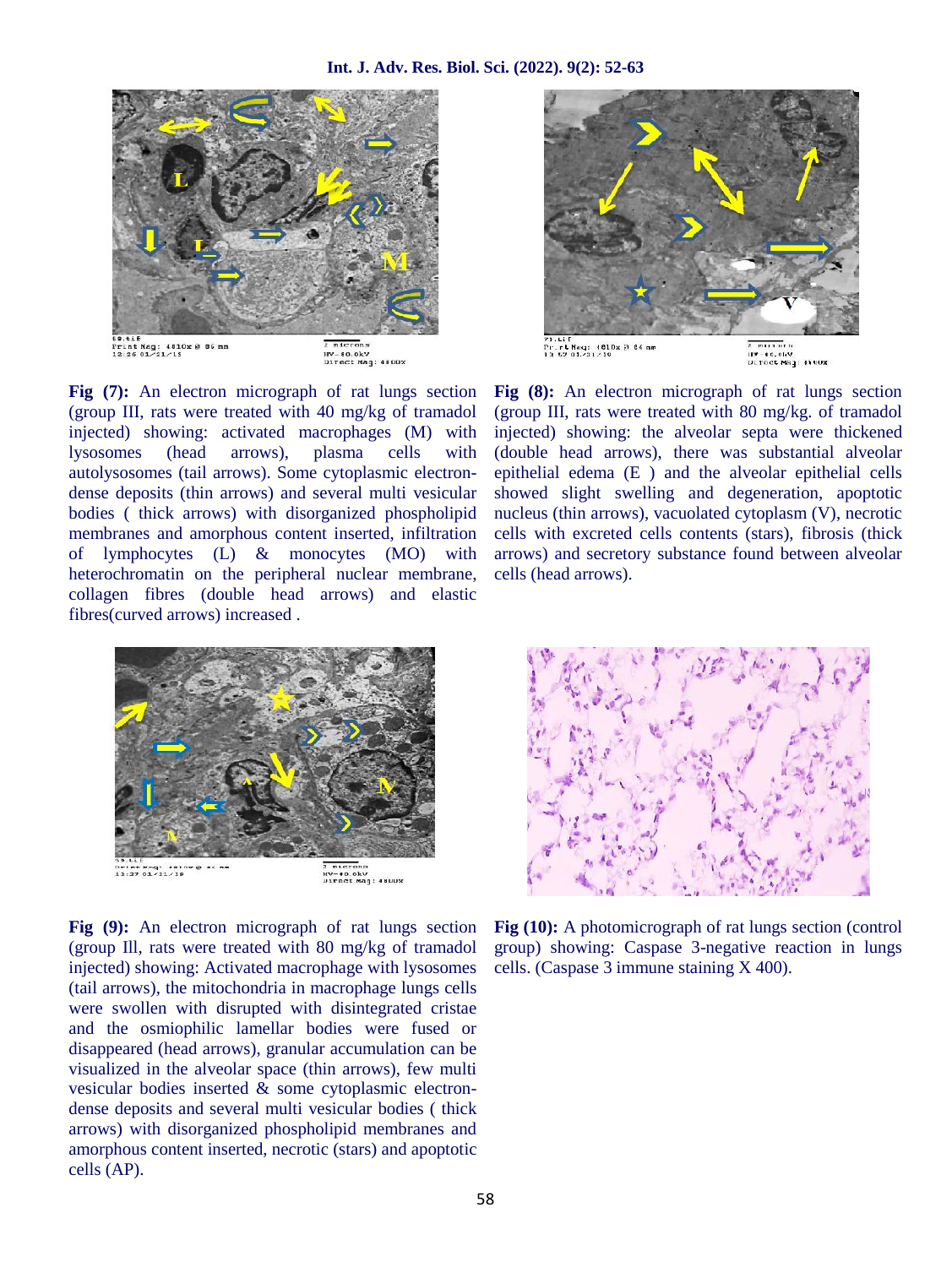

**Fig (11):** A photomicrograph of rat lungs section (group) II, rats were treated with 40 mg/kg of tramadol orally) showing: moderate Caspase 3-positive reaction in lungs cells. (Caspase 3 immune staining X 400).



**Fig (13):** A photomicrograph of rat lungs section (group) II, rats were treated with 40 mg/kg of tramadol injected) showing: moderate Caspase 3-positive reaction in lungs cells. (Caspase 3 immune staining X 400).



**Fig (12):** A photomicrograph of rat lungs section (group III, rats were treated with 80 mg/kg of tramadol orally) showing: intensive Caspase 3-positive reaction in lungs cells. (arrows) (Caspase 3 immune staining X 400).



**Fig (14):** A photomicrograph of rat lungs section (group) III, rats were treated with 80 mg/kg of tramadol injected) showing: intensive Caspase 3-positive reaction in lungs cells. (Caspase 3 immune staining X 400).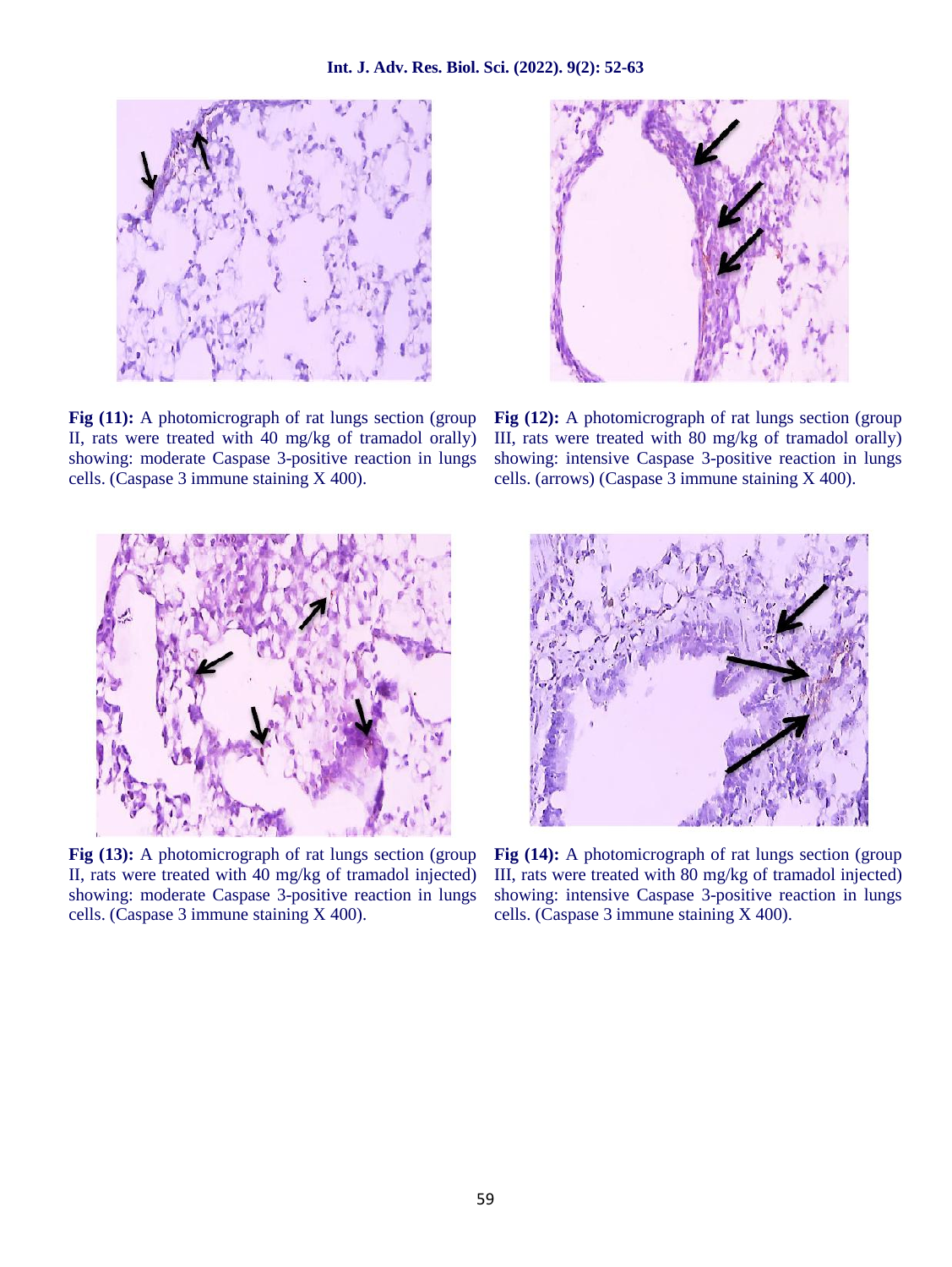## **V. Discussion**

#### **1) Ultrastructural observations:**

Due to that lung is the essential organ of respiration and the organ that receives the entire cardiac output and it plays an important role in host defense and regulation of circulating levels of biologically active materials by extensive surface of pulmonary vascular bed, study of the relation between tramadol toxic substance and respiratory health needs to take into account its anatomical, histological and the toxicological effects on the respiratory system. .

Acute lung injury is a common clinical illness. The current acute lung injury mortality rate is as high as 35% - 40% and reaches to 50% in acute respiratory distress syndrome Wheeler *et al*.,(2007). Acute lung injury pathogenesis is complex, and there is still much controversy to be had before we reach a definitive conclusion Villar *et al*., (2011). Increased oxidative stress has been implicated in its pathogenesis Choi *et al*., (2012). Tramadol induced acute lung injury in rat model is a classic animal model.

Recently, some researchers found that mitochondrial dysfunction plays an important role in the course of acute lung injury. Mitochondria utilize approximately 98% of total body oxygen consumption. This would maintain tissue oxygen levels by decreasing demand and protect against cell death.So mitochondrial dysfunction is the key factor to cell damage. In sepsis, mitochondrial dysfunction in vital organs can make cell organisms lack energy, causing multiple organ failure. The lung is a special organ relatively susceptible to injury. The mitochondrion is a complex and sensitive organelle. Acute lung injury can lead to abnormal mitochondrial structure and function and tends to cause abnormal mitochondria organelles or other changes in the entire cell, thereby increasing the degree of acute lung injury meanwhile, mitochondrial dysfunction is also prone to result in acute lung injury Singer (2014).

In lung tissue, treatment with tramadol can produce large radical NO,  $O^2$ , and ONOO. The mitochondrial film, which is rich in unsaturated fatty acids, is a major free radical attack target. These lead to mitochondrial membrane swelling expansion, lipid oxidation increase, and decrease membrane fluidity. Mitochondrial ATP enzyme activity and mitochondrial ATP production were also decreased because of these. Mitochondria have intrinsic defense mechanisms to

protect against ROS-induced damage through its large array of antioxidants (e.g., superoxide dismutase, glutathione, thioredoxin) Yin *et al*., (2012).

The formation of various density-graded granules in the cytoplasm of lung tissues and an increased number of vacuoles were observed both in group IIIc. These results agreed with Ji-Young *et al*., (2012) which explain the autophagy pathway is a catabolic intracellular process that activates the lysosomal degradation pathway.During autophagy, cytoplasmic structures are sequestered into double-membraned or multi-layered autophagosomes and fused with lysosomes to form secondary lysosomes or autophagolysosomes for degradation. In addition to the formation of various density-graded granules in the cytoplasm of lung tissues, an increased number of vacuoles were observed in treated groups with tramadol and combination control groups. Moreover, the autophagy pathway is a catabolic intracellular process that activates the lysosomal degradation pathway.

Most of the published articles focused on a fact which shows that generation of free radicals inducing oxidative stress leads to molecular and cellular damage which are considered the cause of tramadol toxic effects on the different body organs Argani *et al*., (2011). The effects of released reactive oxygen species (ROS) by normal respiratory system are counteracted by glutathione and antioxidants enzymes such as catalase and peroxidase; therefore more generation of ROS via tramadol toxic substance leads to the balance disturbance with antioxidants defense mechanism inducing toxic cellular substances which lead to histopathological changes Lee, (2010).

The present study showed that tramadol increases fibrous tissues formation in the lung interstitial tissues and around alveoli depending on its dose in consistency with Katrin *et al*., (1986) who referred to the fact that tramadol can be trigger to stimulate fibroblast proliferation via mediators which are induced by the epithelial cells of airway passages. According to Esposito *et al*., (2000) there is a correlation between tramadol cytotoxicity and mitochondrial enzyme activity disturbance and its ability to react with the nucleus receptors to prevent genetic transcription of proteins that are secreted by fibroblasts, macrophages, monocytes, and endothelial cells.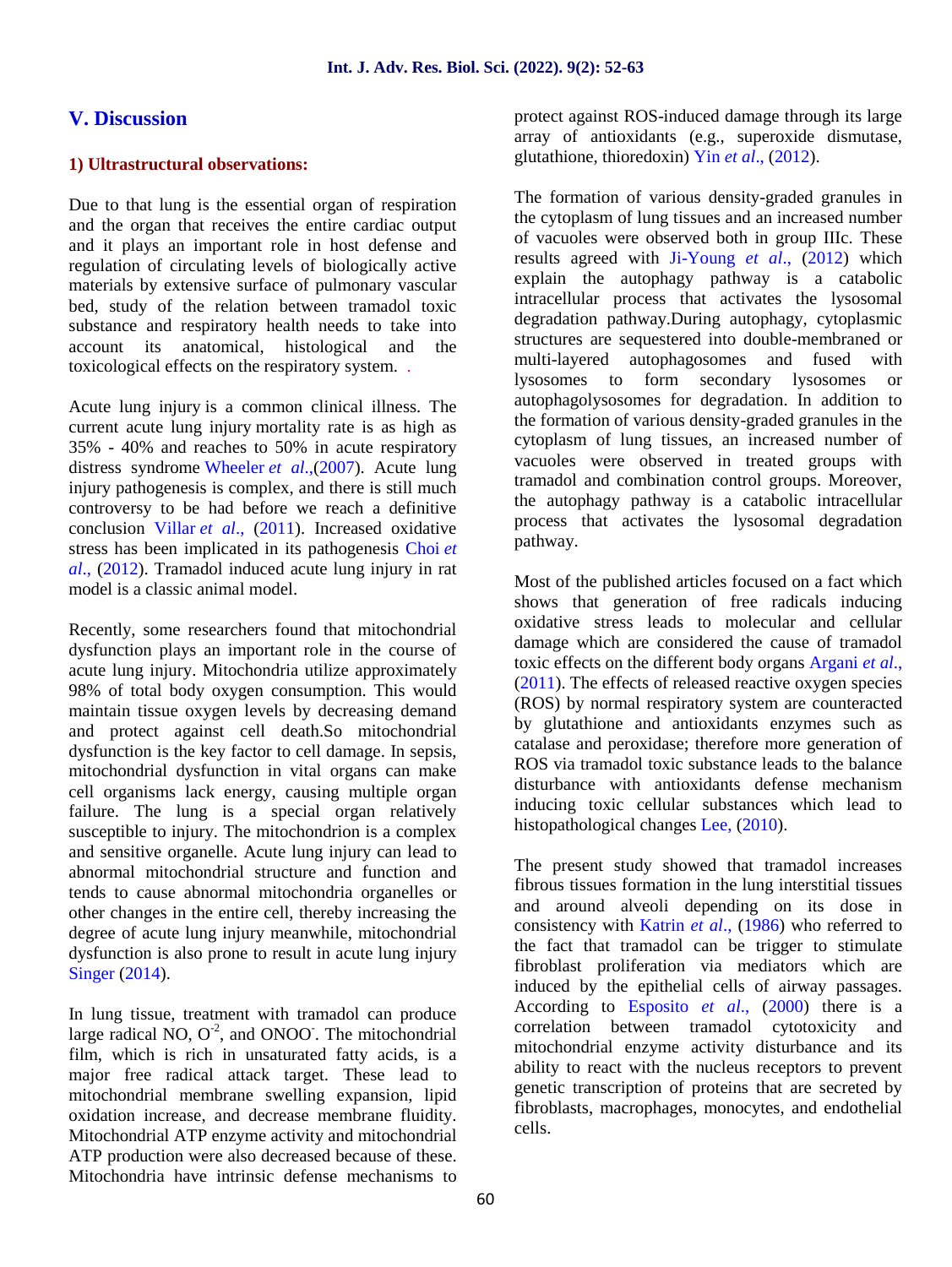Our results revealed that tramadol induced a remarkable histomorphological and severe histopathological changes in rats' lung when compared to that of control. On molecular level, the expression of the pro-apoptotic and Caspase-3 showed a significant moderate to severe Caspase-3 reaction in groups that treated with 40 mg/kg of tramadol. However, positive Caspase-3 reaction product that markedly increased indicating that tramadol is harmful at cellular level and can induce apoptotic changes in pulmonary tissues. Our data confirmed the risk of increased oxidative stress, neuronal and pulmonary damage due to tramadol abuse. Although tramadol is reported to be effective in pain management, its toxicity should be kept in mind (Awadalla et al., 2016).

The *in vitro* experiments showed that tramadol treatment significantly inhibited cell proliferation, migration and invasion in a time-dependent manner. Moreover, administration of tramadol suppressed tumor growth in vivo. The data also revealed that tramadol could up-regulate the protein expression level of PTEN and consistently inhibit the phosphorylation level of PI3K and Akt, whereas the total level of PI3K and Akt remain unchanged (Xia M et al., 2016). These findings indicated that tramadol inhibited proliferation, migration and invasion of human lung adenocarcinoma cells.

# **VI. Conclusion**

In conclusion, these results may highlight the risks of tramadol abuse on the respiratory system either abused and taken in very large doses (much higher than what would be prescribed) can stop breathing altogether and may experience a fatal overdose or as a prescription Opioid Painkiller for moderate pain and if used for pain after surgery or for chronic pain from conditions as well. Finally, we can strongly support those studies that recommended the safe tramadol dose as 25 mg once a day and doctors may increase th dose as needed, but not more than 400 mg per day.

# **Authors' contributions:**

Both authors confirm contribution to the paper as follows: study conception and design: **G. El-Sherif**. Author, **H.K. Abdel-Zaher**. Author; data collection: **G. El-Sherif & H.K. Abdel-Zaher** Authors; analysis and interpretation of results: **G. El-Sherif & H.K. Abdel-Zaher**; draft manuscript preparation: **G. El- Sherif** reviewed the results and approved the final version of the manuscript.

## **References**

- **Adams E, H,; Breiner S,; Cicero T, J,; Geller A,; Inciardi, J, A,; Schnoll, S, H,; Senay E, C, and Woody G, E.** A comparison of abuse liability of tramadol, NSAIDs, and hydrocodone in patients with chronic pain. J. Pain Symptom Manage. **2006; 31(5):**465-476.
- **Argani H., Ghorbanihaghjo A., Rashtchizadeh N., Seifirad S., and Rahbarfar Y.,** "Effect of cyclosporine-a on paraoxonase activity in wistar rats," *International Journal of Organ Transplantation Medicine*. 2011; Vol. 2, no. 1, pp. 25–31.
- **Barbera N, Fisichella M, Bosco A, Indorato F, Spadaro G, Romano G.** A suicidal poisoning due to tramadol. A metabolic approach to death investigation. 2013; J Forensic Leg Med 20(5): 555-558.
- **BarkinR.** Extended-release tramadol (ULTRAM ER): a pharmacokinetic, and pharmacodynamics focus on effectiveness and safety in patients with chronic/persistent pain. 2008; Am. J. Ther., 15 (2): 157-166.
- **Cepeda MS, Camargo F, Zea C, Valencia L**. Tramadol for osteoarthritis. **2006;** Cochrane Database Syst .Rev(3): CD005522.
- **Choi JS, Lee HS, Seo KH, Na JO, Kim YH, Uh ST, Park CS, Oh MH, Lee SH, Kim YT.** The effect of post-treatment N-acetylcysteine in LPS-induced acute lung injury of rats. Tuberc Respir Dis (Seoul). 2012; 73: 22-31. 10.4046/trd.2012.73.1.22.
- **Chung JW, Zeng Y**. Wong TK. Drug Therapy for the Treatment of Chronic Nonspecific Low Back Pain: Systematic Review and Meta-analysis. 2013; Pain Physician 16(6): E685-E704.
- **Cicero T, J,; Inciardi J, A,; Adams E, H,; Geller A,; Senay E, C,; Woody G, E, and Munoz S, A.** Rates of abuse of tramadol remaine unchanged with the introduction of new braned and generic products: results of an abuse monitoring system. **2005;** Pharmacoeoldemiol. Drug Saf., **14(12):**851- 859.
- **Eatemad A Awadalla,Alla-Eldin Salah-Eldin.** Molecular and histological changes in cerebral cortex and lung tissue under the effect of tramadol treatment. 2016: Biomed Pharmacother, Aug:82:269-80.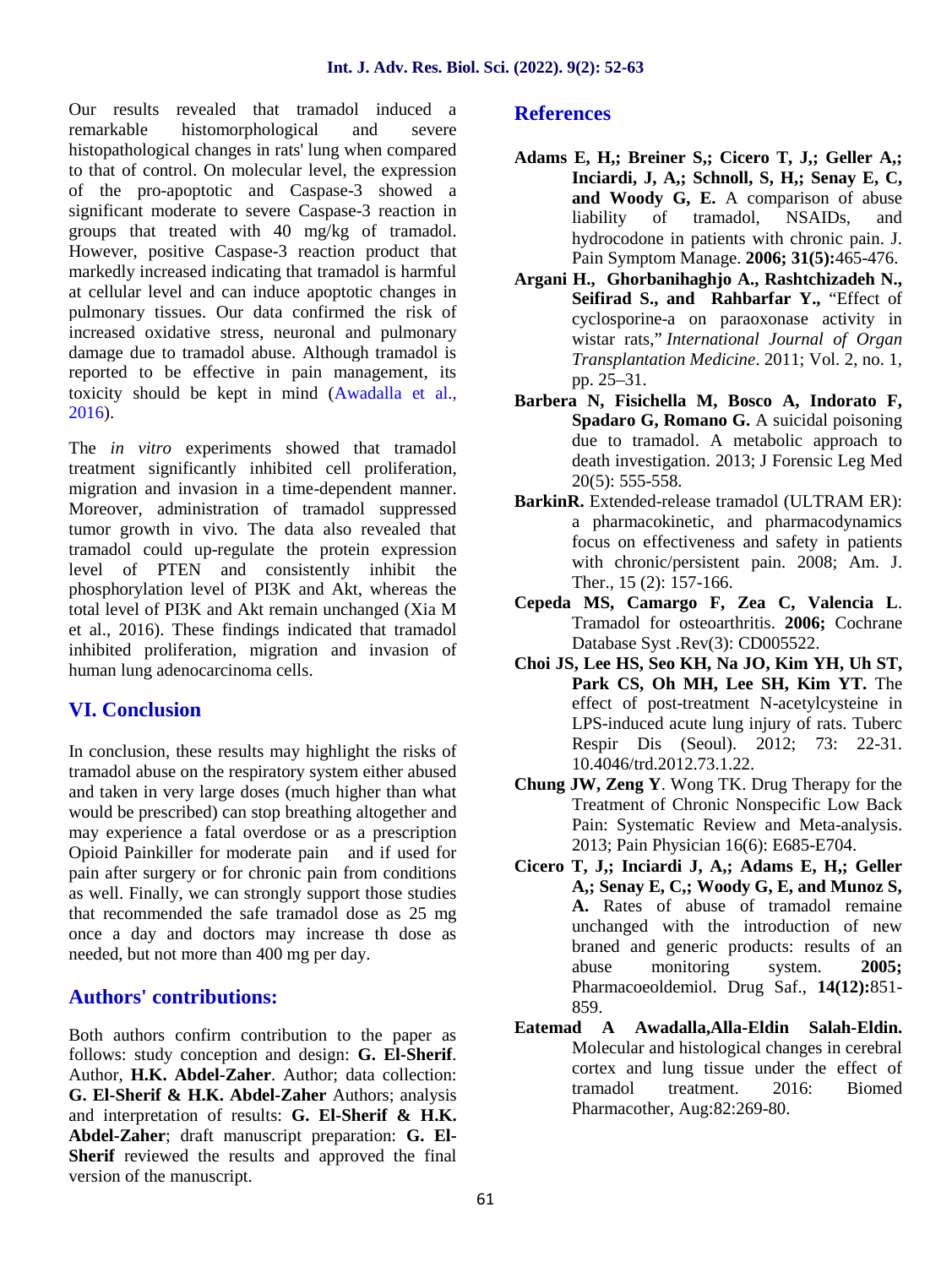**Esposito C., Fornoni A., Cornacchia F.** "Cyclosporine induces different responses in human epithelial, endothelial and fibroblast cell cultures," *Kidney International*, 2000 Vol. 58, no. 1, pp. 123–130.

Expert Committee on Drug Dependence 2014.

- **Gana T, J,; Pascual M, L,; Fleming R, R,; Schein J, R,; Janagap C, C,; Xiang J, and Vorsanger G, J.** Extended-release tramadol in the treatment of osteoarthritis: a multicenter, randomized, double - blind, placebo controlled clinical trial. **2006;** Curr. Med. Res. Opin., **22(7):**1391-1401.
- **Grond S, Sablotzki A.** Clinical pharmacology of tramadol. Clin Pharmacokinet. 2004; 43(13): 879-923.
- **Ji-Young SHIN, Hwang-Tae LIM1,, Arash MINAI- TEHRANI1, Mi-Suk NOH1,, Ji-Eun KIM1, ,Ji-Hye KIM1,, Hu-Lin JIANG1, Rohidas AROTE, Doo-Yeol KIM7,** Chanhee CHAE7, Kee-Ho LEE8,Mi-Sook KIM8and Myung- Haing CHO1,2,3,4,5. 2012; Aerosol delivery of beclin1 enhanced the anti-tumor effect of radiation in the lungs of K-rasLA1mice. Journal of Radiation Research. 53, 506–515.
- **Kabel L, S, and van Puijenbroek E, P.** Side effects of tramadol: 12 years of Experience in the Netherlands. Ned. **2005 ;** Tijdschr Geneeskd., **149(14):**754-757.
- **Keating GM.** Tramadol sustained-release capsules. (2006); Drugs 66(2): 223-230.
- **Lanier R, K,; Lofwall M, R,; Mintzer M, Z,; Bigelow G, E, and Strain E, C.** .Physical dependence potential of daily tramadol dosing in humans. Psychopharmacol., 2010 ; (Berl). 211(4): 457-466.
- Lee **J.**, "Use of antioxidants to prevent cyclosporine a toxicity," *Toxicological Research*, 2010; vol. 26, no. 3, pp. 163–170.
- Leppert W, Luczak J. The role of tramadol in cancer pain treatment--a review. 2005; Support Care Cancer 13(1): 5-17.
- **Liu, L., M.I. Mishchenko, and W.P.** Arnott. A study of radiative properties of fractal soot aggregates using the superposition T-matrix method. *J. Quant. Spectrosc. Radiat. Transfer.* 2008; **109**, 2656-2663,

doi:10.1016/j.jqsrt.2008.05.001.

**Manchikanti L, Ailinani H, Koyyalagunta D, Datta S, Singh V, Eriator I, Sehgal N, Shah R, Benyamin R, Vallejo R, Fellows B, Christo** PJ. A systematic review of randomized trials of long-term opioid management for chronic

non-cancer pain. Pain Physician. 2011; 14(2): 91-121.

- **McCarberg B, Tenzer P.** Complexities in the pharmacologic management of osteoarthritis pain. 2013; Curr Med Res Opin 29(5): 539- 548.
- **McCarthy L; Wetzel M,; Sliker J, K,; Eisenstein T, K, and Rogers T, J, (2001).** Opioids, opioid receptors, and the immune response. Drug Alcohol. Depend.**, 62(2):**111-23.
- **McKeon G, P,; Pacharinsak C,; Long C,T,; Howaed A, M,; Jampachaisri K,; Yeomans D, C, and Felt S, A.** Analgesic effects of tramadol, tramadol - gabapentin, and buprenorphine in an incisional model of pain in rats (*Rattus norvegicus*). 2011; J. Biol. Chem., 286 (18):16186-96.
- **Reeves R, R, and Burke R, S,.** Tramadol: basic pharmacology and emerging concepts. **2008** ; Drugs Today (Barc), **44(11):** 827-36.
- **Reig E.** Tramadol in musculo-skeletal pain a survey. Clin Rheumatol. **2002; 21(1):**S9-11.
- **Ripamontic C.; Fagnoni E. and De Conno F**. Withdrawal syndrome after delayed tramadol intake. 2004 ;Am. J. Psychiatry, 161(12):2326-2327.
- **Sansone R, A, and Sansone L, A.** Tramadol, seizures, serotonin syndrome, and co administered antidepressants. 2009; Psychiatry (Edgmont), 6(4):17-21.
- Scott LJ, Perry CM. Tramadol: a review of its use in perioperative pain. **2000**; Drugs 60(1): 139- 176.
- **Senay, E. C.; Adams, E. H.; Geller, A.; Jnciardi, J. A.; Munoz, A.; Vasquez, E., Vanegas, H.** The antinociceptive effect of PAG microinjected dipyrone in rats is mediated by endogenous opioids of the rostral ventromedical medulla. 2003; Brain Res. 854, 249e252.
- **Singer M.** The role of mitochondrial dysfunction in sepsis-induced multi-organ failure. 2014 ;Virulence, 5: 66-72. 10.4161/viru.26907.
- **Villar J, Blanco J, Añón JM, Santos-Bouza A, Blanch L, Ambrós A, Mosteiro F, Basaldúa S, Fernández RL, Kacmarek RM.** ALIEN Network: The ALIEN study: incidence and outcome of acute respiratory distress syndrome in the era of lung protective ventilation. 2011; Intensive Care Med. 37: 1932-1941.